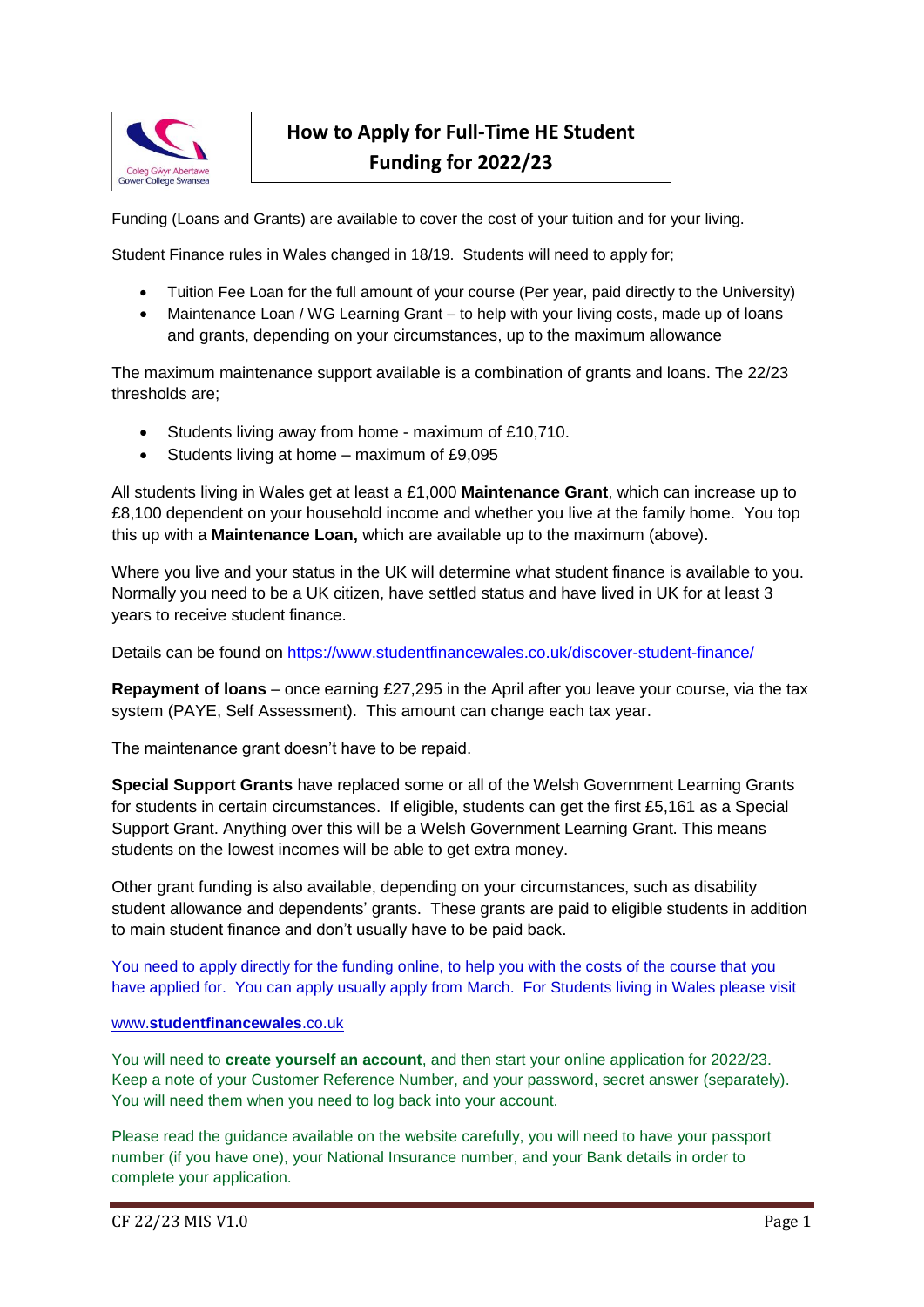**Courses that we deliver are mainly franchised from our partner Universities; you should use the table below to ensure that you pick the correct partner University when making your application.**

| <b>Title</b>                                            | Select the<br>University /<br>College             | <b>UCAS Code</b> | <b>Qualification &amp;</b><br><b>Type</b> | Fee 1 <sup>st</sup> Year<br><b>Students</b> | Fee 2nd Year<br><b>Students</b> |
|---------------------------------------------------------|---------------------------------------------------|------------------|-------------------------------------------|---------------------------------------------|---------------------------------|
| Applied<br>Computing                                    | University of<br><b>Wales Trinity St</b><br>David | 1358             | <b>HND</b>                                | £9,000                                      | £9,000                          |
| <b>Business</b><br>Management                           | University of<br>South Wales                      | <b>NN41</b>      | <b>HND</b>                                | £7,500                                      | £7,500                          |
| <b>Business</b><br>Management<br>(Accounting)<br>Top up | University of<br>South Wales                      | <b>N79A</b>      | <b>BA Hon Degree</b>                      | £9,000                                      | n/a                             |
| <b>Business</b><br>Management<br>(Marketing)<br>Top up  | University of<br>South Wales                      | N79M             | <b>BA Hon Degree</b>                      | £9,000                                      | n/a                             |
| Criminal Justice                                        | University of<br>South Wales                      | LM3M             | Foundation<br>Degree                      | £7,500                                      | £7,500                          |
| Childhood<br>Development<br>Practice                    | University of<br><b>Wales Trinity St</b><br>David | 5G12             | Foundation<br>Degree                      | £9,000                                      | £9,000                          |
| Electrical /<br>Electronic<br>Engineering               | University of<br><b>Wales Trinity St</b><br>David | 2H99             | <b>HND</b>                                | £9,000                                      | £9,000                          |
| Events<br>Management                                    | University of<br>Gloucestershire                  | N823             | Foundation<br>Degree                      | £7,500                                      | £7,500                          |
| Fashion &<br><b>Textiles Design</b>                     | University of<br>Gloucestershire                  | W231             | Foundation<br>Degree                      | £7,500                                      | £7,500                          |
| Mechanical<br>Engineering                               | University of<br><b>Wales Trinity St</b><br>David | 8N2G             | <b>HND</b>                                | £9,000                                      | £9,000                          |
| Sports<br>Development<br>&<br>Management                | University of<br><b>Wales Trinity St</b><br>David | S85Q             | Foundation<br>Degree                      | £9,000                                      | £9,000                          |
| <b>Visual Effects</b><br>and Motion<br>Graphics         | University of<br>South Wales                      | <b>VE28</b>      | Foundation<br>Degree                      | £7,500                                      | £7,500                          |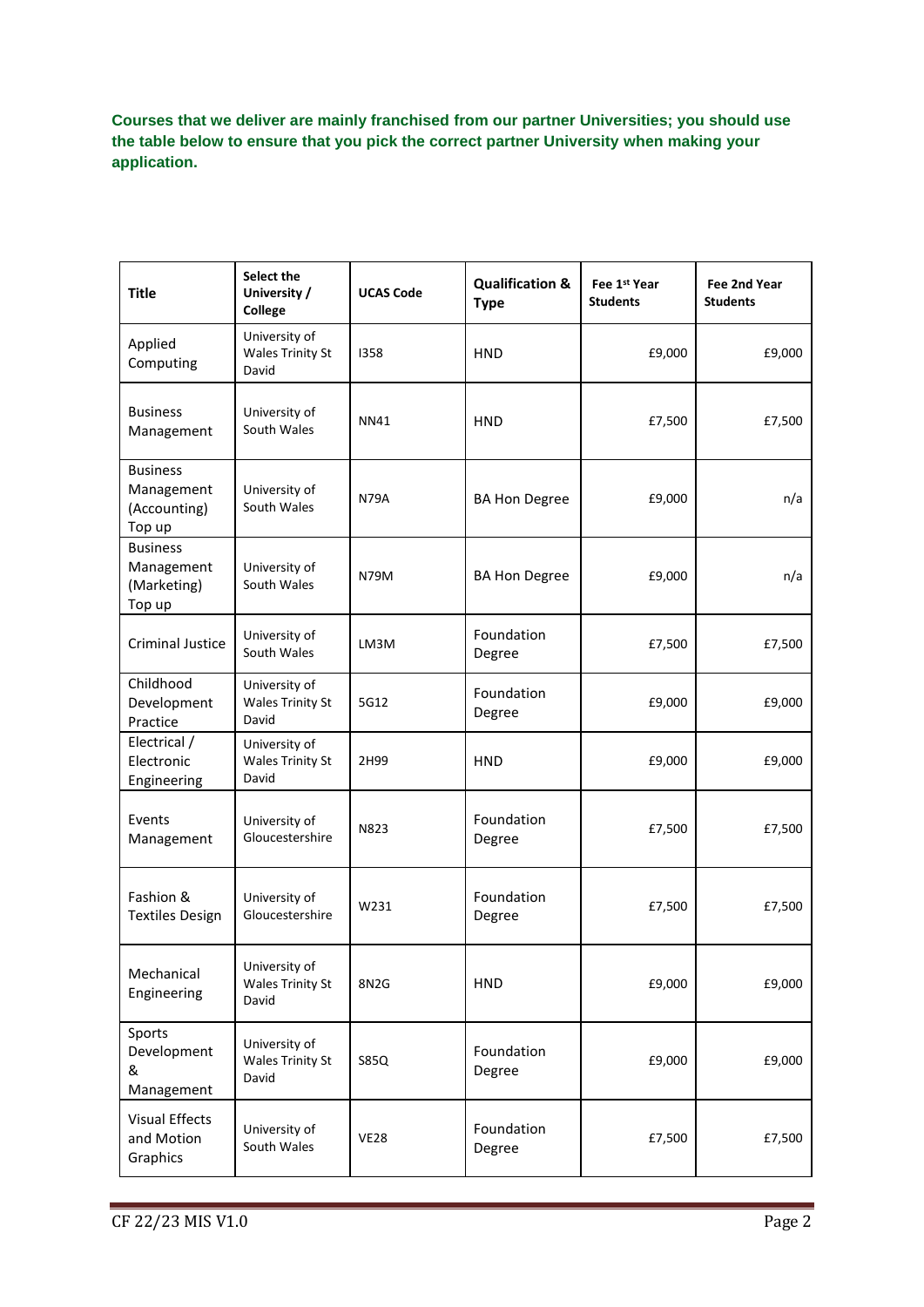# **Entering College and Course Information**

Enter the name of the University / College (as shown above)



**Select from the courses listed, look out for Gower College, Gower College Swansea, or GCS in the course title, or type the UCAS number (as above), and select when the course appears (course will highlight in yellow once accepted)**

| We're always trying to improve our service - your feedback helps us do this.                                                            |
|-----------------------------------------------------------------------------------------------------------------------------------------|
| $\mathbf{r}$<br>Submit<br>Living costs<br>Financial info<br>Additional Info<br>About you<br><b>Provisus</b> study<br>Course and<br>fees |
| 4 Back                                                                                                                                  |
| If you change this answer, any additional questions will be asked again.                                                                |
| What course will you study?                                                                                                             |
| You can change this later if you need to.<br>Course title or UCAS course code<br>For example: Mathematics Msc                           |
| Type to search                                                                                                                          |
|                                                                                                                                         |
| Student Finance Wales                                                                                                                   |

*Continue with your Application*.

Confirm the Tuition Fee (as shown above)

**Fees** – Our fees are set by the University that are franchising the course to us, and are shown above. Use these figures to answer the questions regarding your fees**. Students will have to pay or get a tuition fee loan for the full amount**. You will see this figure on the Student Finance Wales website.

Allowing the University / College to update the tuition fee loan information removes the need for you to adjust your application later.

# *Continue with your Application*

Apply for any Maintenance Grant, Maintenance Loan and any other help that you wish to receive.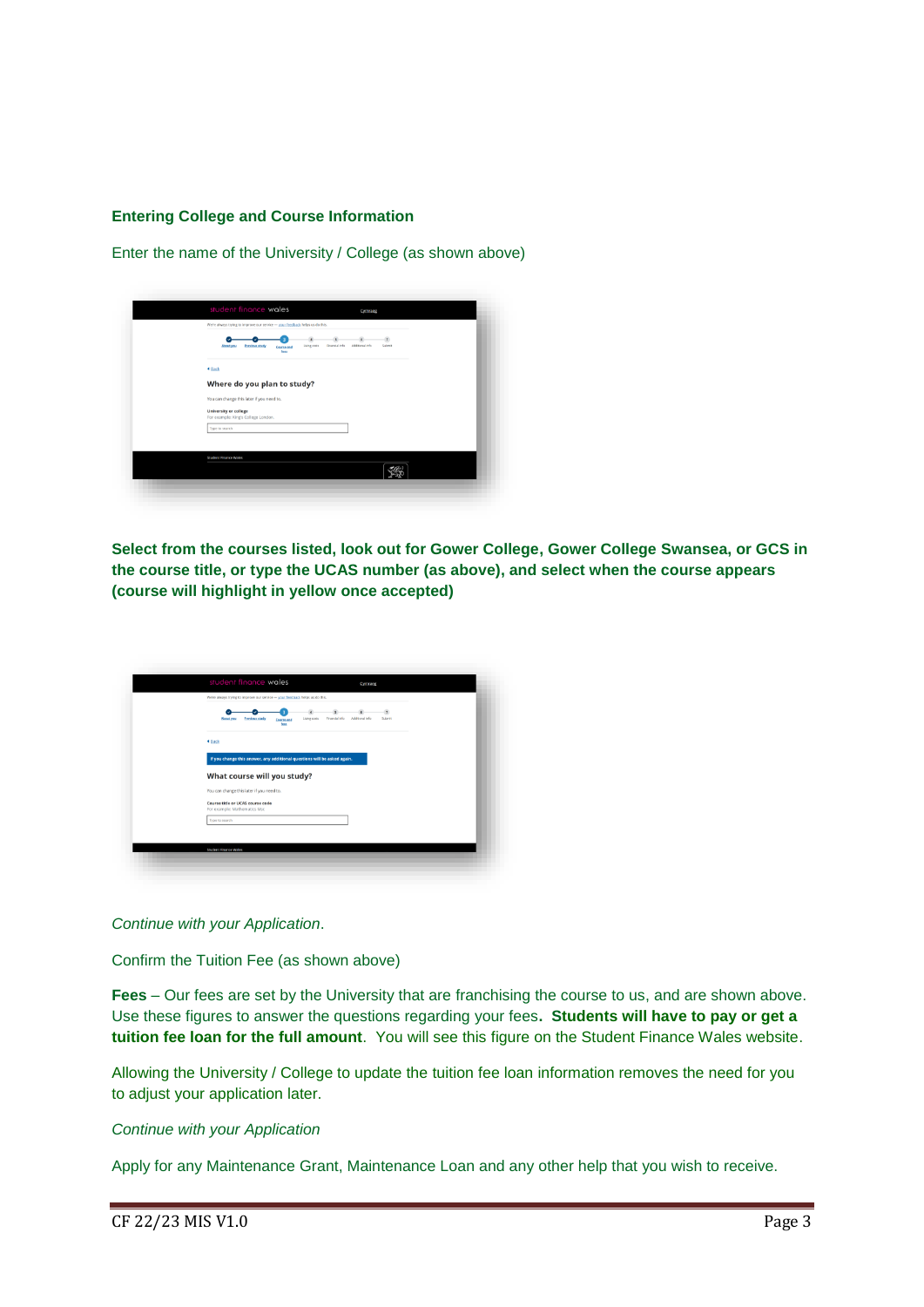**Once you have finalised your application, Student Finance Wales will correspond with you by email and post. Please look out for their emails, they will tell you what you need to do next, and what evidence you need to provide. Make a note of your Customer Reference number.**

You can access your application at any time by logging back into Student Finance Wales**. If you have already applied for funding, but were unable to attach a College or Course, you should log back in, and update your College and Course details, to avoid problems with your payments.**

| <b>Your profile</b><br>account                                                                                                                                                   |                                            | Secure messages |
|----------------------------------------------------------------------------------------------------------------------------------------------------------------------------------|--------------------------------------------|-----------------|
| Customer Reference Number                                                                                                                                                        |                                            |                 |
| The Data Protection Laws have changed, helping put you in charge of what, how and where your information is shared.<br>Access our Privacy notice for more information. view more |                                            | delete          |
| 1. 2018 / 2019 Full time HND APPLIED COMPUTING - GOWER COLLEGE (SEPTEMBER V College<br>- FULL TIME)<br><b>BIATUS</b> YOUR APPLICATION IS INCOMPLETE                              |                                            |                 |
| University Of Wales Trinity Saint David<br>Complete your application<br>Cancel this application                                                                                  |                                            |                 |
| Would you like to start or support another application for student finance?                                                                                                      |                                            |                 |
| Re-apply or start another application                                                                                                                                            | Support an application for student finance |                 |

## **Arrangements for Enrolment with us**

If you choose to enrol with us, we will give you a date to do this, giving details of what we need you to bring with you.

This will include the **University or College Payment Advice sheet** (that Student Finance Wales will send you). We need this form to confirm with Student Finance Wales (via the University) that you have enrolled with us, and are attending. Student Finance Wales will then release your fees to the University/College and your maintenance loans/grants to you. If this isn't available when you enrol, please bring to the MIS Office, in the HE Centre for us to copy.

# **Arrangements for Enrolment with the Franchising University**

We will tell you if, when and how you need to do this.

#### **Payment of Fees**

If your tuition fee loan has been approved and on your student finance application you select that fees are paid directly to the College you will not be sent an invoice.

If you select that the tuition fees are paid directly to yourself or you are self-funding the College will send you an invoice for the full amount of fees.

Any remaining balance of fees is fully payable by the student and can be paid in full on receipt of the invoice or in equal instalments over the three terms (payable by 1 December, 1 February and 1 April respectively).

#### **Bursaries**

Bursaries of £1,000 are payable for all full time courses other than those marked with a \*. The bursary will be paid in two instalments of £500 at February half term and the end of May. The bursary will be paid subject to:

## February Payment

- 70% Attendance
- Submission of all assessments that were due at that date